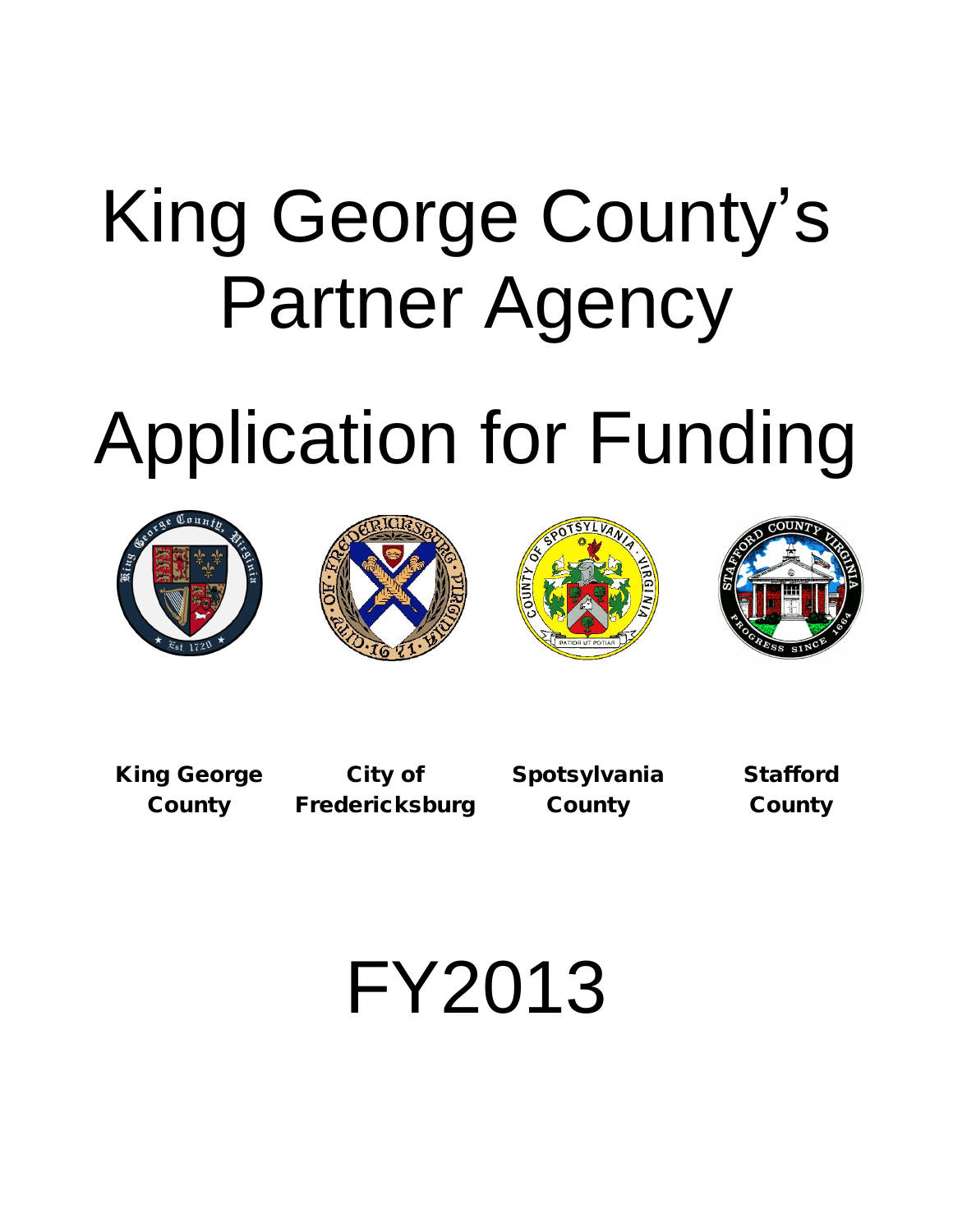### **Guidelines for Completion of Agency Application for Funding**

In an effort to make informed decisions and prioritize requests made to local governments, the funding request process for regional agencies has changed, not only in content, but in format as well. King George County staff will review program requests more closely to evaluate how programs serve the citizens of King George County. In addition County staff will be evaluating outcome measurements for each program requesting funding to determine the impact the programs have on King George County citizens and to avoid duplication of services.

Please read the application carefully and provide all information requested. Incorrect or missing information could mean that your application will not be considered. This application is also available on King George's website at www.king-george.va.us. The following pages detail the specific instructions for completing the application documents.

In order for your organization to be considered for funding in FY2012, your application and all supporting information must be submitted electronically to [rshugart@co.kinggeorge.state.va.us](mailto:rshugart@co.kinggeorge.state.va.us) or via mail:

King George County 10459 Courthouse Drive, Suite 201 King George, Virginia 22485 Attention: Accounting Manager

### **All applications must be received by December 22, 2011.**

King George County's schedule for development of the FY2013 budget is as follows:

- September Applications and instructions mailed to partner agencies, application also placed on King George County website.
- December 22, 2011 Applications from partner agencies are due by 5:00 p.m.
- March (Date to be Determined) Recommended budget presented to the Board of Supervisors.
- April (Date to be Determined) Budget Public Hearing at 6:00p.m. King George County Board Room.
- April (Date to be Determined) Budget approved by the Board of Supervisors.

If there are questions regarding the schedule or application please contact Robyn Shugart at (540) 775-3174, Accounting Manager or Donita Harper (540) 775-8573, Deputy County Administrator/Director of Finance.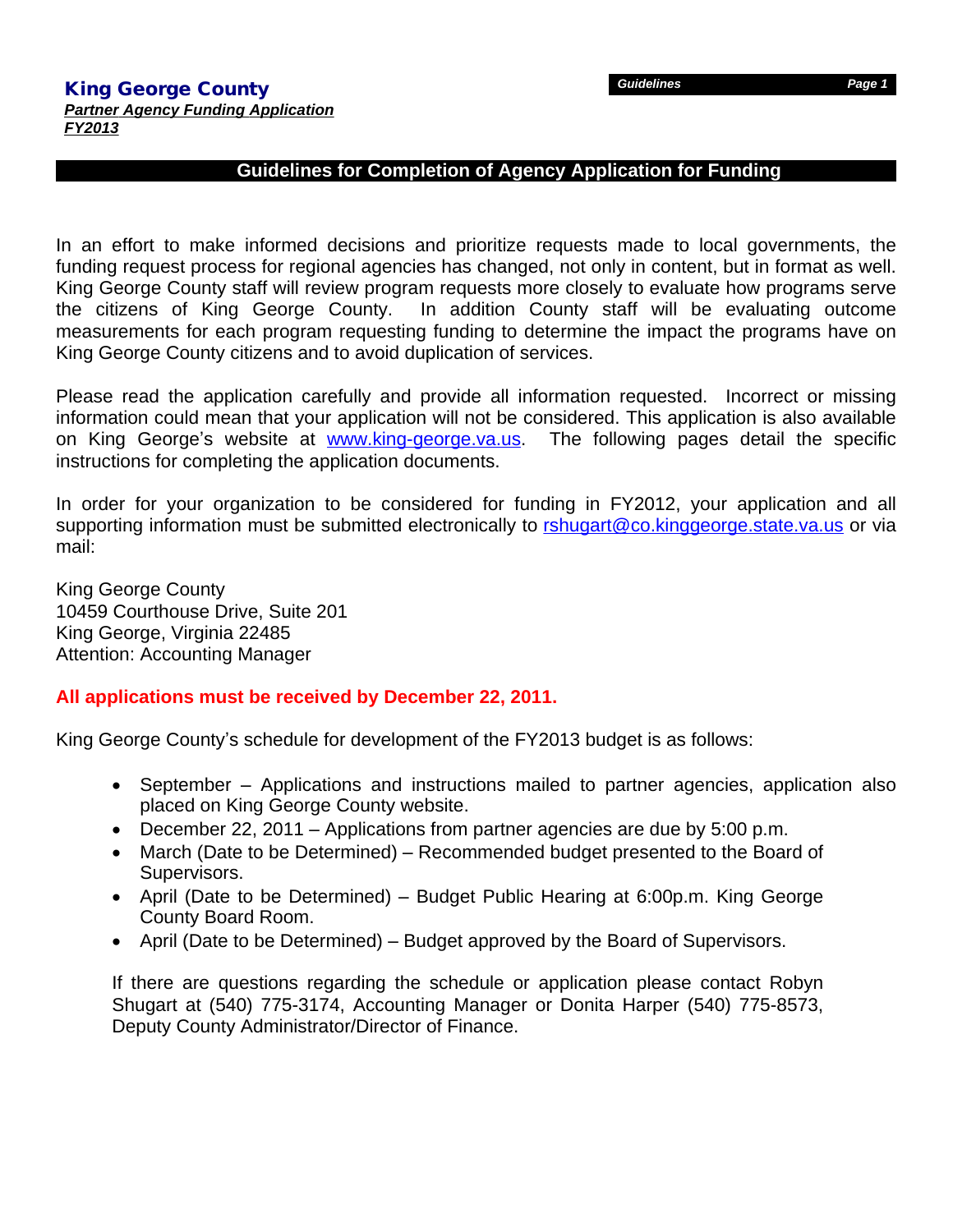### **King George County** *Partner Agency Funding Application FY2013*

### Face Sheet

The FACE SHEET is the cover sheet for your application and must be the first page submitted. Please complete the face sheet in its entirety. Incomplete applications will not be considered.

- Legal Name: This is the name of the organization applying for funds. Check the appropriate box indicating if this agency has received funds from King George County in previous years.
- Street Address: The site address of the agency.
- Mailing Address: Include this only if the mailing address is different from the street address.
- Telephone Number: Please include the main telephone number of the agency.
- Federal Tax ID: You will find this number on your non-profit tax form or on your 501(c)(3) certificate. *Please* Note: All agencies applying for funds from King George County must have 501(c)(3) non-profit status. If your *agency does not have 501(c)(3) status, your application will not be considered, unless it is a governmental entity.*
- Website: If your agency has a website, include the web address here, or enter N/A.
- Email: If your agency has a general or information email, enter it here. If not, enter N/A.
- Agency Main Contact: This should be the main point of contact for this budget request application. In most cases, this should be the Agency's Executive Director. Program contacts should be listed under each program later in the application.
- Agency General Information: Include the mission statement of the agency. If your agency does not have a mission statement, briefly describe the purpose of the agency. This description should include the major goals for your agency's work, how it helps the community and how the community supports your agency. Please also include the number of years the agency has operated and the localities served by the agency.
- The budget information contained on the face sheet is for the **overall agency budget, separated by program and category**. List each program of the agency for which you are requesting funding from King George County in lines 1 through 5. Include program expenditures in each of the following categories:
	- o Personnel Expenses: This category includes salaries and wages earned by the program's regular fulltime and part-time employees.
	- o Benefits: This category includes any benefit costs associated with personnel expenditures. Include premiums for insurance, pension/retirement plans, medical insurance and any other employee benefits, FICA, unemployment insurance, workers compensation and disability premiums and any other personnel related expense incurred by the program.
	- o Operating Expenses: This category should include items such as purchased services, utilities, communications, insurance, lease, rentals, travel, training, dues, memberships, materials and supplies needed to implement the program.
	- o Total Program Budget: This is the total of the personnel, benefits, and operating expenses per program.
	- o Requested from King George: This is the total amount for this program that you are requesting that King George County fund.
	- o Agency Administration: This includes administrative expenses that are not specifically associated with a program, but are necessary for the operation of the agency as a whole.
	- o Capital Outlay: Include the total budget for capital projects, along with the amount requested from King George County for this project. Additional information may be required by County Administration to review your application if capital funds are requested.
	- o Total Agency Budget: This should give the entire agency budget in each of the above categories.
- At the bottom of the face sheet is a checklist with all the required documentation that must be attached to your application. You must submit the original and two copies of the entire application, including all attachments.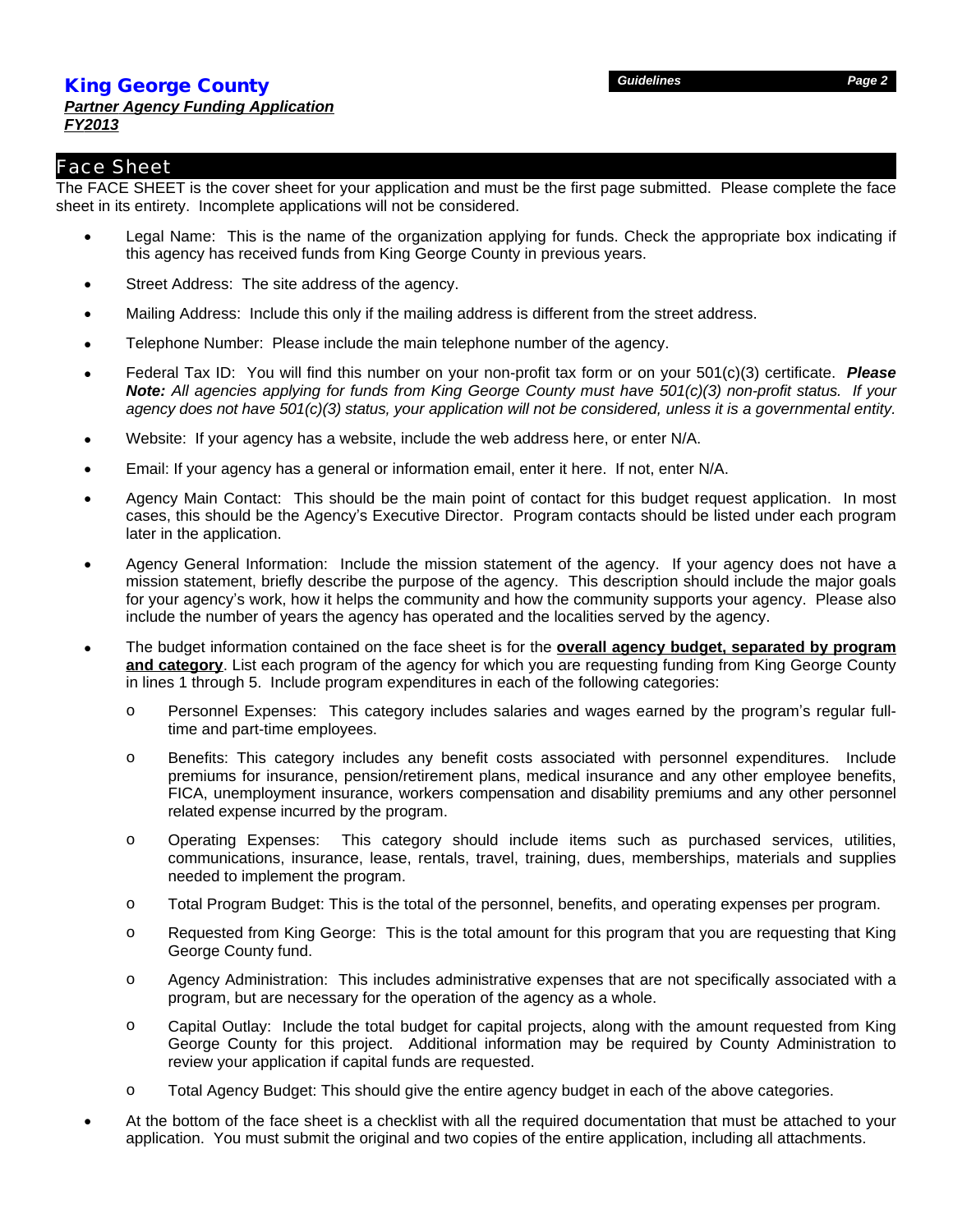**The FACE SHEET must have the original signature of the Executive Director of the agency.**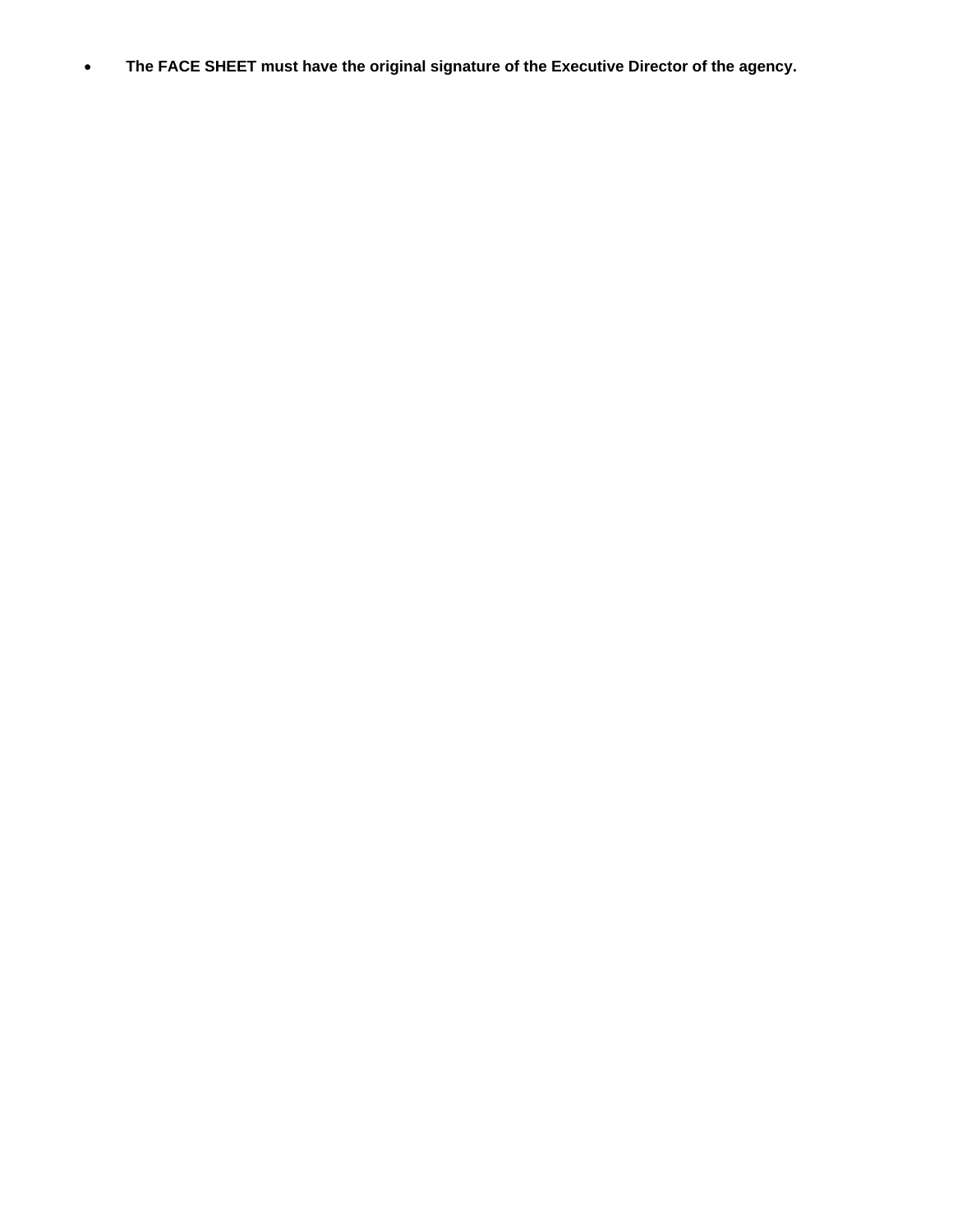### *Partner Agency Funding Application FY2013*

### **Budget Explanations**

Insert the agency name at the top of this sheet. Use the two blocks in this portion of the application to explain variations in the budget amounts for each category. This should detail if increases or decreases from previous years have been requested. If you are requesting capital funding, please detail the reasons for this request. The third page details historical information on the agency's total budget, broken out by locality (revenue only).

### **Application Checklist**

Insert the agency name at the top of this sheet. This sheet lists each section of the application that must be completed in order for your application to be reviewed. Before submitting your application, review the checklist, indicating that each section has been completed. Place a check next to each item when it has been completed. Add any comments that may be helpful for staff to know when reviewing your application. Incomplete applications may not be considered for funding.

### **Program Information**

This section of the application must be completed for **EACH** program for which your agency is requesting funding from King George County. There are limitations on how many lines of text are allowed for some of the numbered responses. Insert the program name at the top of each page along with the appropriate page number for your application.

- Program Name: List the name of the program for which funding is requested. Indicate if this is a new program.
- Program Contact: Indicate the main contact of the program, including title, phone number and email.
- Program Purpose/Description: Describe the purpose of the program and why it exists.
- Justification of Need: State clearly how this program will impact King George County citizens and what needs will be met by funding this program. Include data available that is specific to King George County and how the services you have described will meet the needs identified by this data.
- Target Audience: Who will your program target? Describe the intended population the program will reach.
- Service Area: Describe in detail the intended geographic location within King George County this program will reach.
- Service Delivery: Describe in detail the duration, frequency, and the geographic location of the service.
- Client Fees: Describe all fees associated with the service provided that are assessed to the client.
- Budget Information: Please input the financial information for the program for which you are requesting funds. Each area must be completed if you are receiving money from the sources listed. Please ensure each yearly column is completed. If there are increases/decreases in funding requests those must be detailed below the chart specifically describing the reasons for the increases/decreases.
	- o Locality figures should correspond to any amounts awarded to your agency in each fiscal year, along with the requested amounts for FY2013.
	- o United Way: Include your agency's annual allocation and any one-time grants you received.
	- o Grants: Include funding you received from any grant agencies, e.g., state, federal, other local governments, private foundations, etc.
	- o Client Fees: Include any revenue collected on fees assessed for services.
	- o Fundraising: Include fundraising activities, donations, etc. Estimate the amount you plan to raise for FY2013.
	- o Other Revenue: Include any other sources of revenue for your agency.

*Guidelines Page 3*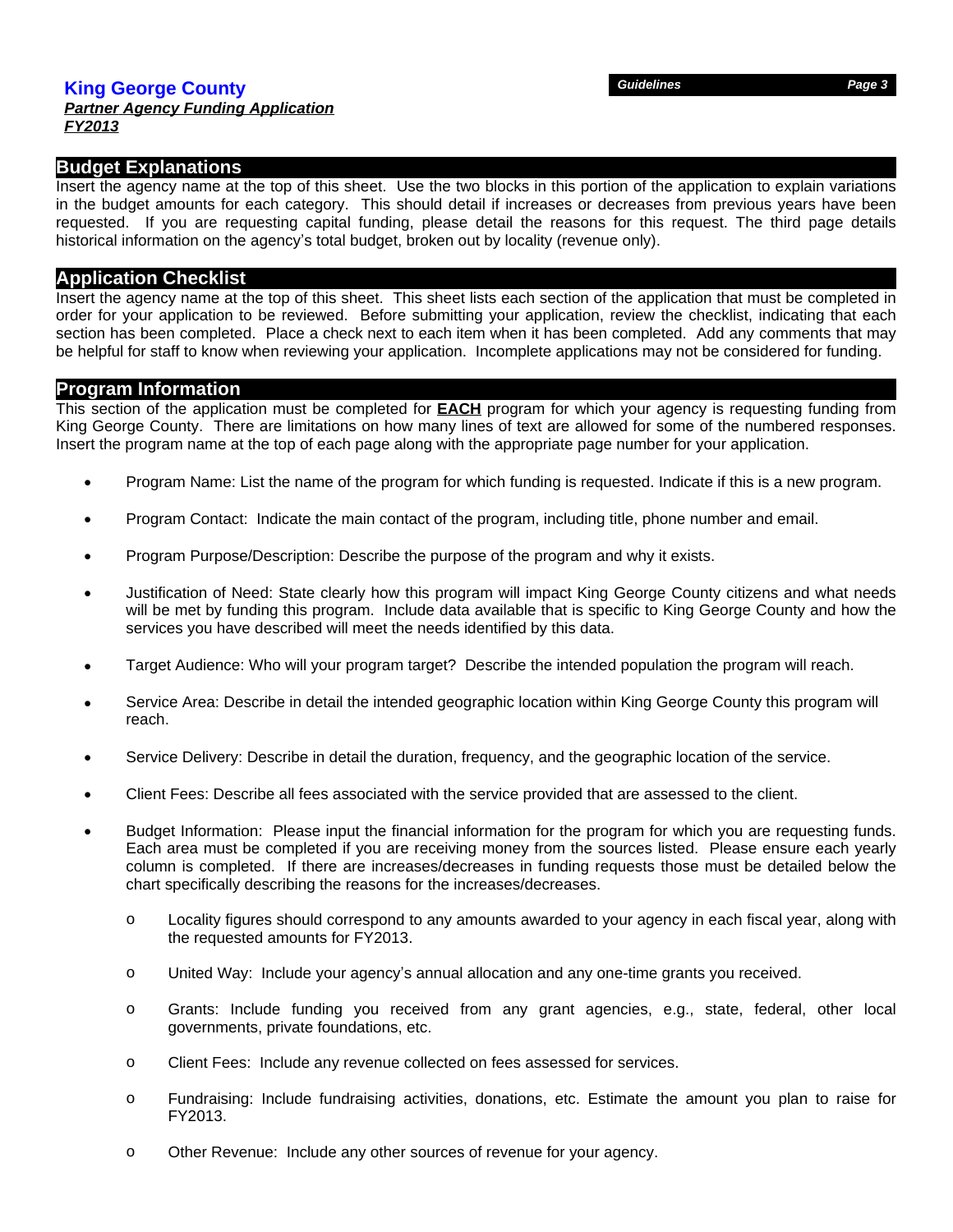### **Program Information** *(continued)*

- **Goals, Objectives & Evaluation:** A goal is what you generally want to accomplish with your program. Objectives are measurable outcomes that relate to your goal. The time frame for your goal and objectives should be within the time for which you are requesting funding. You must include at least two measurable objectives (outcomes) that you hope to accomplish by the time the funding period is completed for this project. Please describe how you plan to evaluate your objectives. Describe what type of records you will be keeping to document your objectives (outcomes). How will you know whether your objectives (outcomes) have been accomplished? How will your program address those objectives that have not been accomplished? How will your program determine future objectives? Who is going to be responsible for keeping program information that can be used in your evaluation reports to the localities? Will you be doing any follow-up with clients after they have left your program? If so, how will you do this and what do you hope to monitor? If your program has requested funding from the United Way include the **Logic Model** as a supplemental attachment to the application.
- **Outcome Data:** Please indicate the most recent data available for your stated outcomes that describes the current status of those outcomes. Include the time period the data covers. If you do not have recent outcomes, please describe the reasons this information is not available. Include outcomes and specific data that describe the current status of the program that you are requesting funding for.
- **Program Goal Updates:** Please provide information regarding the current status of your program goal(s), given the outcome data you just reported. If your outcome data was not in line with your goals and objectives how will you modify your program to address this issue? What new activities or actions will you implement to improve your outcomes and further your goal?
- **Program Service Data:** Include the service period for the data you are listing. The chart should include the most recent data available for the program for which funding is requested. If any data is not available, detail the reasons for this under the chart.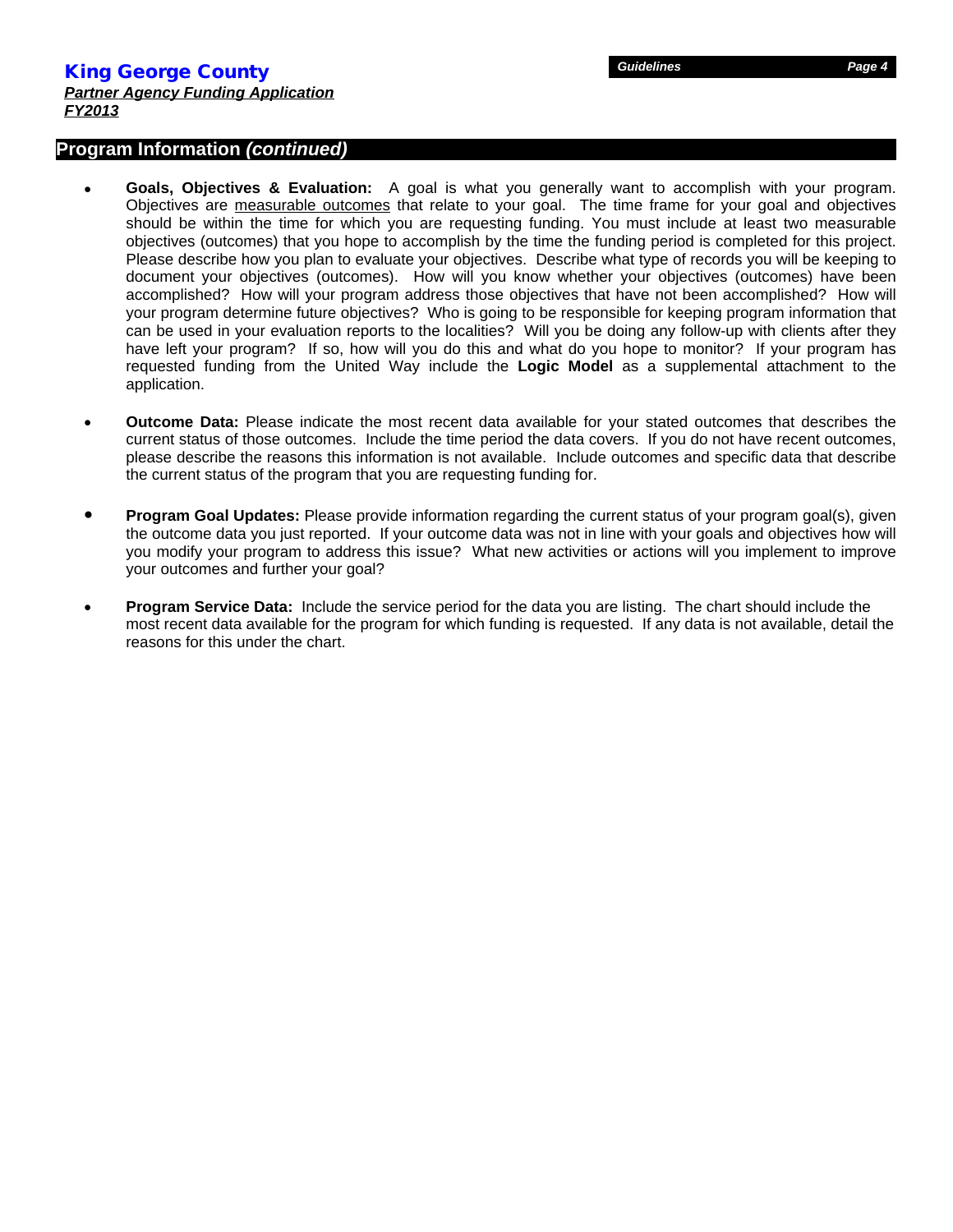

*Partner Agency Application for Funding*

### FY2013

## **FACE SHEET**

|       | <b>Agency Name:</b>                                          |  |                             |                                                  |        |                                                      |  |                                                              |  |  |                      |  |
|-------|--------------------------------------------------------------|--|-----------------------------|--------------------------------------------------|--------|------------------------------------------------------|--|--------------------------------------------------------------|--|--|----------------------|--|
|       |                                                              |  |                             |                                                  |        |                                                      |  | Has King George County Funded This Agency in Previous Years? |  |  | $\Box$ Yes $\Box$ No |  |
|       | Physical Address:                                            |  |                             |                                                  |        |                                                      |  |                                                              |  |  |                      |  |
|       | Mailing Address/PO Box:                                      |  |                             |                                                  |        |                                                      |  |                                                              |  |  |                      |  |
| City: |                                                              |  |                             |                                                  | State: |                                                      |  | Zip:                                                         |  |  |                      |  |
|       | Telephone Number:                                            |  |                             |                                                  |        | Fax Number:                                          |  |                                                              |  |  |                      |  |
|       | Federal Tax ID #:                                            |  |                             |                                                  |        |                                                      |  |                                                              |  |  |                      |  |
|       | Web Address:                                                 |  |                             |                                                  |        |                                                      |  |                                                              |  |  |                      |  |
|       | <b>General Email Address:</b>                                |  |                             |                                                  |        |                                                      |  |                                                              |  |  |                      |  |
|       | <b>Agency Main Contact:</b>                                  |  |                             |                                                  |        | Title:                                               |  |                                                              |  |  |                      |  |
|       | Telephone Number:                                            |  |                             |                                                  |        |                                                      |  |                                                              |  |  |                      |  |
|       | E-Mail Address:                                              |  |                             |                                                  |        |                                                      |  |                                                              |  |  |                      |  |
|       |                                                              |  |                             |                                                  |        |                                                      |  |                                                              |  |  |                      |  |
|       |                                                              |  |                             | <b>Agency General Information</b>                |        |                                                      |  |                                                              |  |  |                      |  |
|       | <b>Agency Mission:</b>                                       |  |                             |                                                  |        |                                                      |  |                                                              |  |  |                      |  |
|       |                                                              |  |                             |                                                  |        |                                                      |  |                                                              |  |  |                      |  |
|       |                                                              |  |                             |                                                  |        |                                                      |  |                                                              |  |  |                      |  |
|       |                                                              |  |                             |                                                  |        |                                                      |  |                                                              |  |  |                      |  |
|       |                                                              |  |                             |                                                  |        |                                                      |  |                                                              |  |  |                      |  |
|       |                                                              |  |                             |                                                  |        |                                                      |  |                                                              |  |  |                      |  |
|       |                                                              |  |                             |                                                  |        |                                                      |  |                                                              |  |  |                      |  |
|       | Number of years agency has been in operation:                |  |                             |                                                  |        |                                                      |  |                                                              |  |  |                      |  |
|       |                                                              |  |                             |                                                  |        |                                                      |  |                                                              |  |  |                      |  |
|       | <b>Localities Served:</b>                                    |  |                             |                                                  |        |                                                      |  |                                                              |  |  |                      |  |
|       |                                                              |  |                             |                                                  |        |                                                      |  |                                                              |  |  |                      |  |
|       |                                                              |  |                             | Agency Financial Information                     |        |                                                      |  |                                                              |  |  |                      |  |
|       |                                                              |  |                             |                                                  |        |                                                      |  |                                                              |  |  | <b>Requested</b>     |  |
|       | <b>List Programs</b>                                         |  | <b>Personnel</b>            | <b>Benefits</b>                                  |        | <b>Operating</b>                                     |  | <b>Total Program</b>                                         |  |  | from King            |  |
|       |                                                              |  | <b>Expenses</b>             |                                                  |        | <b>Expenses</b>                                      |  | <b>Budget</b>                                                |  |  | George               |  |
| 1.    |                                                              |  |                             |                                                  |        |                                                      |  |                                                              |  |  |                      |  |
|       |                                                              |  |                             |                                                  |        |                                                      |  |                                                              |  |  |                      |  |
| 2.    |                                                              |  |                             |                                                  |        |                                                      |  |                                                              |  |  |                      |  |
| 3.    |                                                              |  |                             |                                                  |        |                                                      |  |                                                              |  |  |                      |  |
| 4.    |                                                              |  |                             |                                                  |        |                                                      |  |                                                              |  |  |                      |  |
|       |                                                              |  |                             |                                                  |        |                                                      |  |                                                              |  |  |                      |  |
| 5.    |                                                              |  |                             |                                                  |        |                                                      |  |                                                              |  |  |                      |  |
|       | <b>Agency Administration:</b>                                |  |                             |                                                  |        |                                                      |  |                                                              |  |  |                      |  |
|       | <b>Capital Outlay:</b>                                       |  |                             |                                                  |        |                                                      |  |                                                              |  |  |                      |  |
|       | <b>Total Agency Budget:</b>                                  |  |                             |                                                  |        |                                                      |  |                                                              |  |  |                      |  |
|       |                                                              |  |                             |                                                  |        |                                                      |  |                                                              |  |  |                      |  |
|       | <b>Attachment Checklist:</b>                                 |  | $\Box$ IRS 501(c)(3) Letter | □ Audit Report<br>(with Audit Management Letter) |        |                                                      |  | □ Current Financial statement                                |  |  | □ IRS 990            |  |
|       | □ Accountant Contact Information                             |  | □ Organizational Chart      |                                                  |        | □ Current Board Roster<br>(with contact information) |  | □ Agency's Current Strategic Plan                            |  |  |                      |  |
|       | <b>Agency Director's</b><br><b>Signature: Email from the</b> |  |                             |                                                  |        |                                                      |  | Date:                                                        |  |  |                      |  |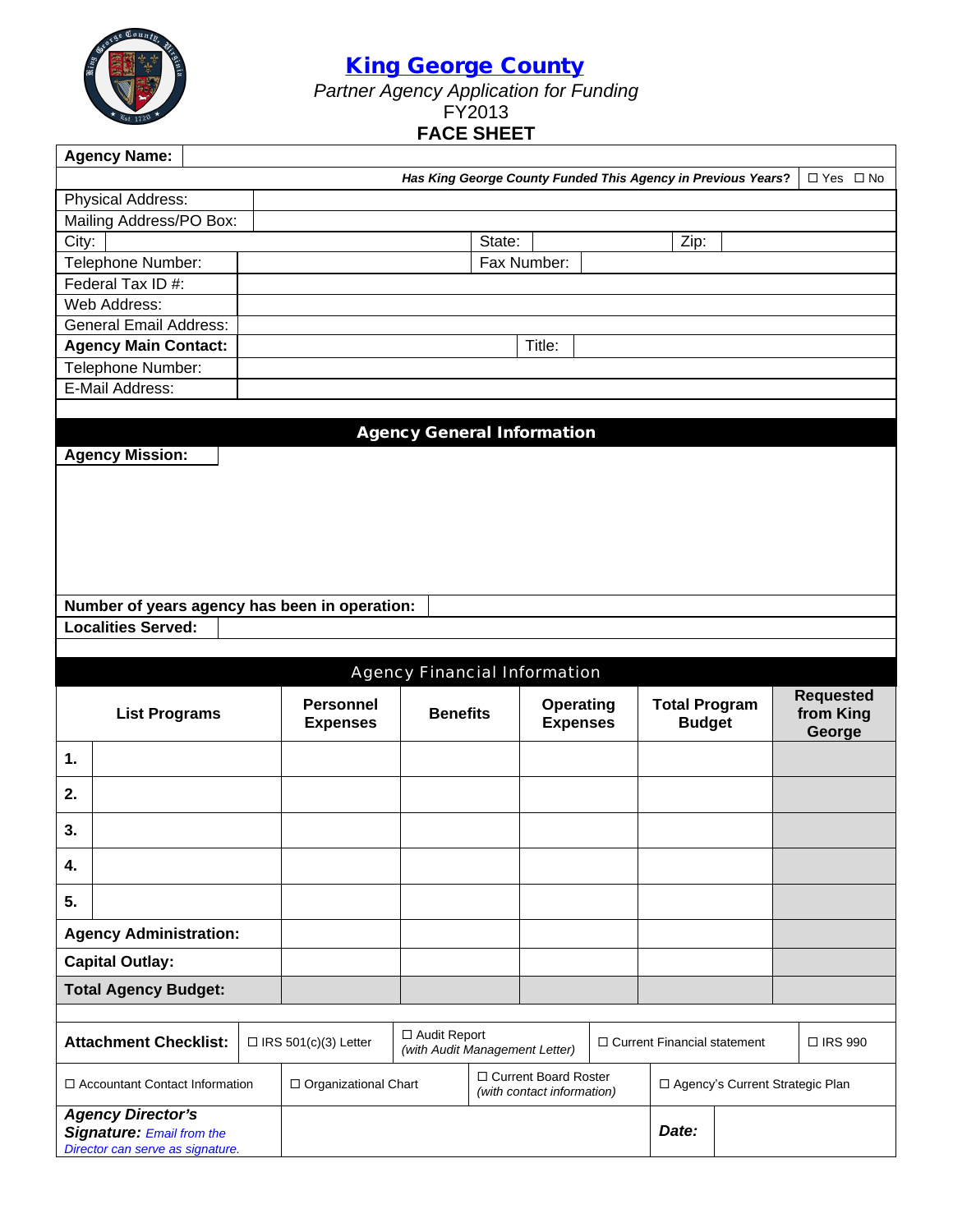*Partner Agency Funding Application FY2013*

**If your agency is requesting an increase or decrease in funding as shown on the Agency Financial Information Chart included on the Face Sheet, please describe, in detail, the reasons for these changes, in each category below for the Agency as a whole. Program specific increases can be given under the program descriptions in the next section. (The individual descriptions should not exceed 20 lines of text.)**

### **Agency Administrative Expenses:**

### **Capital Outlay:**

*Agency Name: Page 2*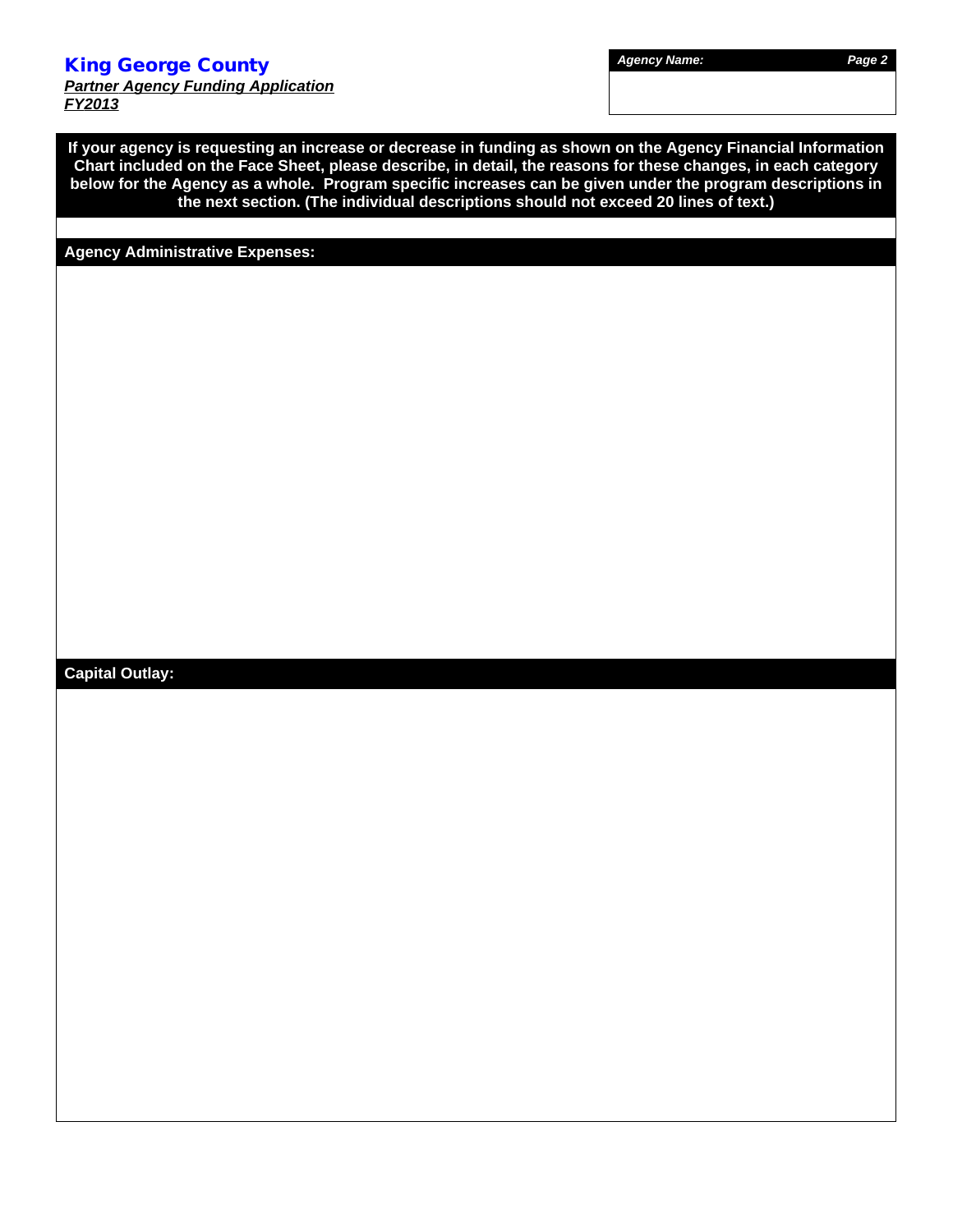|               |  | <b>Partner Agency Funding Application</b> |
|---------------|--|-------------------------------------------|
| <b>FY2013</b> |  |                                           |

### Historical Budget Information

Please complete the following chart with the financial information for the agency as a whole. In each area include the revenue specifically allocated to your agency from each locality/entity listed below.

|                              | FY2011 Actual                                                  | FY2012 Budgeted | FY2013 Projected |
|------------------------------|----------------------------------------------------------------|-----------------|------------------|
| Fredericksburg               |                                                                |                 |                  |
| <b>Caroline</b>              |                                                                |                 |                  |
| <b>King George</b>           |                                                                |                 |                  |
| Spotsylvania                 |                                                                |                 |                  |
| <b>Stafford</b>              |                                                                |                 |                  |
| <b>United Way</b>            |                                                                |                 |                  |
| <b>Grants</b>                |                                                                |                 |                  |
| <b>Client Fees</b>           |                                                                |                 |                  |
| <b>Fundraising</b>           |                                                                |                 |                  |
| <b>Other</b> (explain below) |                                                                |                 |                  |
| <b>Total Agency Revenue</b>  |                                                                |                 |                  |
|                              |                                                                |                 |                  |
|                              | Detail below what revenue is included in the category 'Other': |                 |                  |
|                              |                                                                |                 |                  |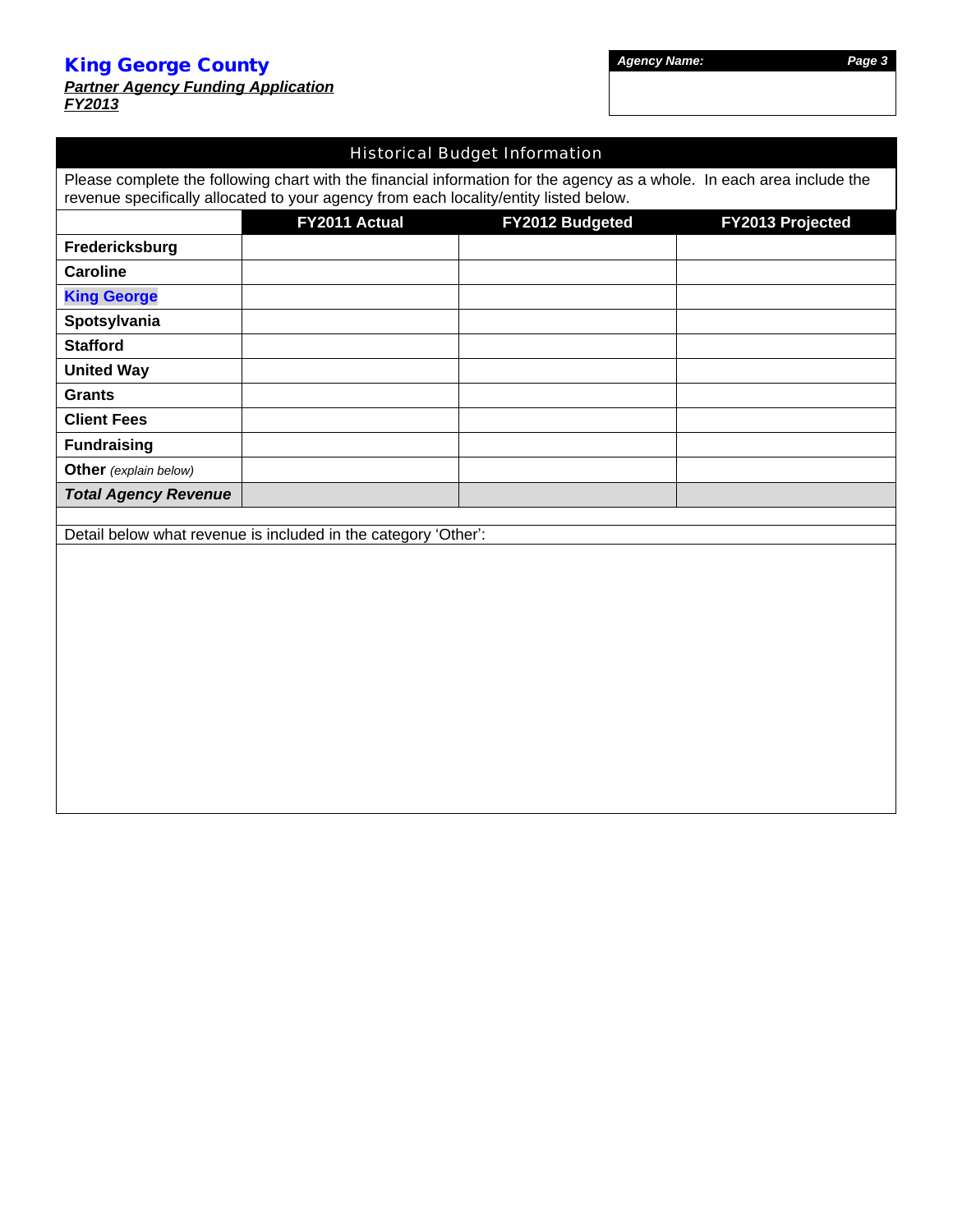*Partner Agency Funding Application FY2013*

*Agency Name: Page 4*

|        | <b>Application Checklist</b> |           |  |  |  |  |  |  |  |
|--------|------------------------------|-----------|--|--|--|--|--|--|--|
|        |                              |           |  |  |  |  |  |  |  |
|        | Items to be completed        | Comments: |  |  |  |  |  |  |  |
| $\Box$ | <b>Face Sheet</b>            |           |  |  |  |  |  |  |  |
| $\Box$ | Program Name                 |           |  |  |  |  |  |  |  |
| $\Box$ | Program Purpose/Description  |           |  |  |  |  |  |  |  |
| $\Box$ | Justification of Need        |           |  |  |  |  |  |  |  |
| $\Box$ | <b>Target Audience</b>       |           |  |  |  |  |  |  |  |
| $\Box$ | Service Area                 |           |  |  |  |  |  |  |  |
| $\Box$ | Service Delivery             |           |  |  |  |  |  |  |  |
| $\Box$ | <b>Client Fees</b>           |           |  |  |  |  |  |  |  |
| $\Box$ | <b>Budget Information</b>    |           |  |  |  |  |  |  |  |
| $\Box$ | Goals and Objectives         |           |  |  |  |  |  |  |  |
| $\Box$ | Program Goal                 |           |  |  |  |  |  |  |  |
| $\Box$ | Most Recent Data Chart       |           |  |  |  |  |  |  |  |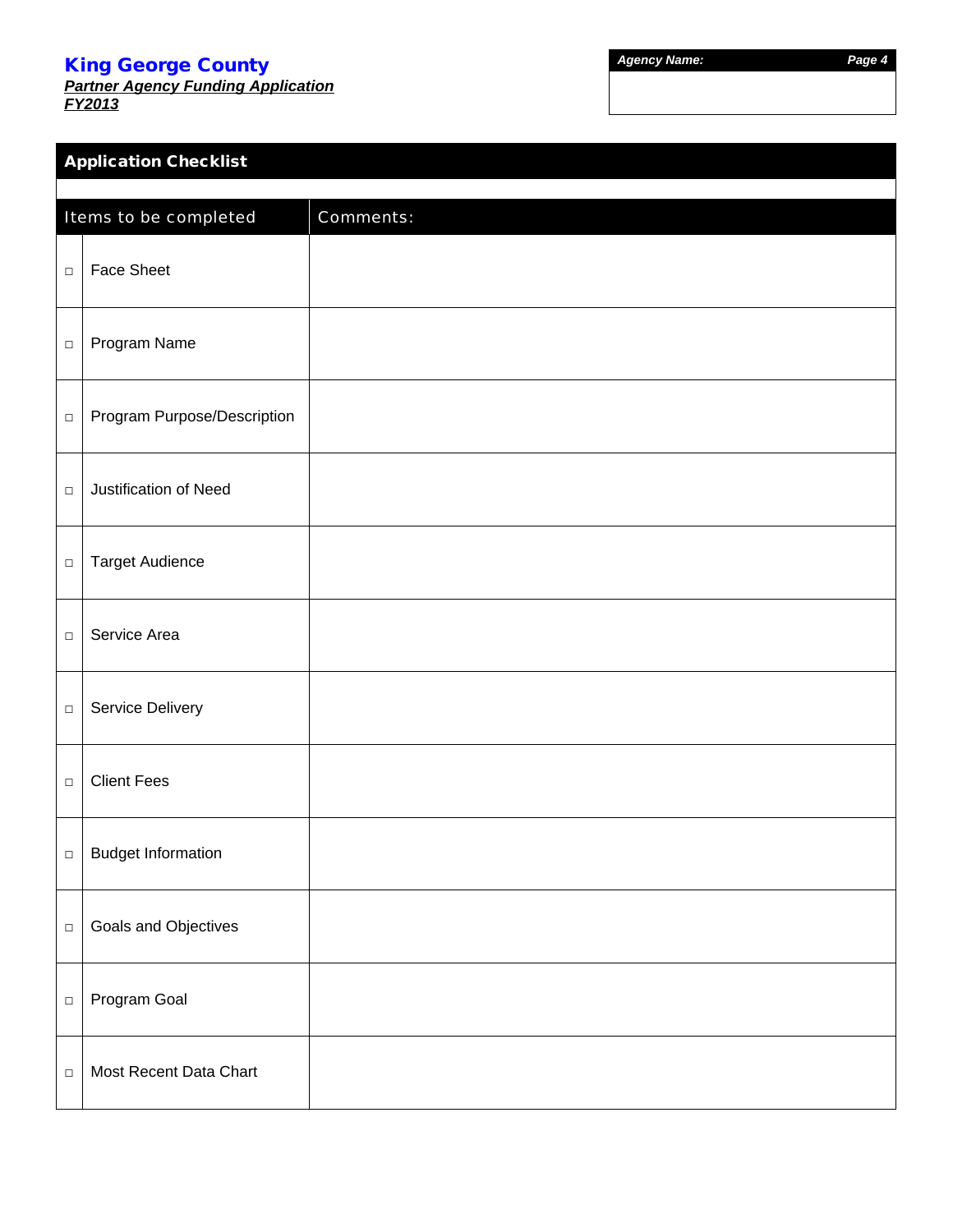### *Partner Agency Funding Application FY2013*

|    |                                                                                                  | Each agency submitting a funding request must fill out the following pages for each program                                                                                                                                                                                                                                                                                                                        |  |  |  |  |  |  |  |  |
|----|--------------------------------------------------------------------------------------------------|--------------------------------------------------------------------------------------------------------------------------------------------------------------------------------------------------------------------------------------------------------------------------------------------------------------------------------------------------------------------------------------------------------------------|--|--|--|--|--|--|--|--|
|    | serving King George County Citizens and for which funding is requested. Any incomplete           |                                                                                                                                                                                                                                                                                                                                                                                                                    |  |  |  |  |  |  |  |  |
|    | applications or programs that do not have a full application will not be considered for funding. |                                                                                                                                                                                                                                                                                                                                                                                                                    |  |  |  |  |  |  |  |  |
|    |                                                                                                  | PLEASE do not include any unrequested information. King George County reserves the right to                                                                                                                                                                                                                                                                                                                        |  |  |  |  |  |  |  |  |
|    |                                                                                                  | request additional information once the application has been submitted.                                                                                                                                                                                                                                                                                                                                            |  |  |  |  |  |  |  |  |
|    | <b>Program Name:</b>                                                                             | □ Yes □ No<br>Is this a new program?                                                                                                                                                                                                                                                                                                                                                                               |  |  |  |  |  |  |  |  |
|    | <b>Program Contact:</b>                                                                          | Title:                                                                                                                                                                                                                                                                                                                                                                                                             |  |  |  |  |  |  |  |  |
|    | Telephone Number:                                                                                |                                                                                                                                                                                                                                                                                                                                                                                                                    |  |  |  |  |  |  |  |  |
|    | E-Mail Address:                                                                                  |                                                                                                                                                                                                                                                                                                                                                                                                                    |  |  |  |  |  |  |  |  |
|    |                                                                                                  |                                                                                                                                                                                                                                                                                                                                                                                                                    |  |  |  |  |  |  |  |  |
| 1. |                                                                                                  | Program Purpose/Description: (the following description should not exceed 10 lines of text)                                                                                                                                                                                                                                                                                                                        |  |  |  |  |  |  |  |  |
|    |                                                                                                  |                                                                                                                                                                                                                                                                                                                                                                                                                    |  |  |  |  |  |  |  |  |
|    |                                                                                                  |                                                                                                                                                                                                                                                                                                                                                                                                                    |  |  |  |  |  |  |  |  |
|    |                                                                                                  |                                                                                                                                                                                                                                                                                                                                                                                                                    |  |  |  |  |  |  |  |  |
|    |                                                                                                  |                                                                                                                                                                                                                                                                                                                                                                                                                    |  |  |  |  |  |  |  |  |
|    |                                                                                                  |                                                                                                                                                                                                                                                                                                                                                                                                                    |  |  |  |  |  |  |  |  |
|    |                                                                                                  |                                                                                                                                                                                                                                                                                                                                                                                                                    |  |  |  |  |  |  |  |  |
|    |                                                                                                  |                                                                                                                                                                                                                                                                                                                                                                                                                    |  |  |  |  |  |  |  |  |
|    |                                                                                                  |                                                                                                                                                                                                                                                                                                                                                                                                                    |  |  |  |  |  |  |  |  |
|    |                                                                                                  |                                                                                                                                                                                                                                                                                                                                                                                                                    |  |  |  |  |  |  |  |  |
|    |                                                                                                  |                                                                                                                                                                                                                                                                                                                                                                                                                    |  |  |  |  |  |  |  |  |
|    |                                                                                                  |                                                                                                                                                                                                                                                                                                                                                                                                                    |  |  |  |  |  |  |  |  |
|    |                                                                                                  |                                                                                                                                                                                                                                                                                                                                                                                                                    |  |  |  |  |  |  |  |  |
|    |                                                                                                  |                                                                                                                                                                                                                                                                                                                                                                                                                    |  |  |  |  |  |  |  |  |
|    |                                                                                                  |                                                                                                                                                                                                                                                                                                                                                                                                                    |  |  |  |  |  |  |  |  |
| 2. |                                                                                                  | <b>Justification of Need:</b> (Please state clearly why this service should be provided to the citizens of King George County and why the<br>Board of Supervisors should consider this funding request. If this is a new program, be sure to include the benefit to the County for funding a<br>new request. The following should not exceed 10 lines of text, and should include the most recent data available.) |  |  |  |  |  |  |  |  |
|    |                                                                                                  |                                                                                                                                                                                                                                                                                                                                                                                                                    |  |  |  |  |  |  |  |  |
|    |                                                                                                  |                                                                                                                                                                                                                                                                                                                                                                                                                    |  |  |  |  |  |  |  |  |
|    |                                                                                                  |                                                                                                                                                                                                                                                                                                                                                                                                                    |  |  |  |  |  |  |  |  |
|    |                                                                                                  |                                                                                                                                                                                                                                                                                                                                                                                                                    |  |  |  |  |  |  |  |  |
|    |                                                                                                  |                                                                                                                                                                                                                                                                                                                                                                                                                    |  |  |  |  |  |  |  |  |
|    |                                                                                                  |                                                                                                                                                                                                                                                                                                                                                                                                                    |  |  |  |  |  |  |  |  |
|    |                                                                                                  |                                                                                                                                                                                                                                                                                                                                                                                                                    |  |  |  |  |  |  |  |  |
|    |                                                                                                  |                                                                                                                                                                                                                                                                                                                                                                                                                    |  |  |  |  |  |  |  |  |
|    |                                                                                                  |                                                                                                                                                                                                                                                                                                                                                                                                                    |  |  |  |  |  |  |  |  |
|    |                                                                                                  |                                                                                                                                                                                                                                                                                                                                                                                                                    |  |  |  |  |  |  |  |  |
|    |                                                                                                  |                                                                                                                                                                                                                                                                                                                                                                                                                    |  |  |  |  |  |  |  |  |
|    |                                                                                                  |                                                                                                                                                                                                                                                                                                                                                                                                                    |  |  |  |  |  |  |  |  |
|    |                                                                                                  |                                                                                                                                                                                                                                                                                                                                                                                                                    |  |  |  |  |  |  |  |  |
| 3. |                                                                                                  | Target Audience: (The following should describe the specific population targeted by the program and should not exceed 5 lines of text.)                                                                                                                                                                                                                                                                            |  |  |  |  |  |  |  |  |
|    |                                                                                                  |                                                                                                                                                                                                                                                                                                                                                                                                                    |  |  |  |  |  |  |  |  |
|    |                                                                                                  |                                                                                                                                                                                                                                                                                                                                                                                                                    |  |  |  |  |  |  |  |  |
|    |                                                                                                  |                                                                                                                                                                                                                                                                                                                                                                                                                    |  |  |  |  |  |  |  |  |
|    |                                                                                                  |                                                                                                                                                                                                                                                                                                                                                                                                                    |  |  |  |  |  |  |  |  |
|    |                                                                                                  |                                                                                                                                                                                                                                                                                                                                                                                                                    |  |  |  |  |  |  |  |  |
|    |                                                                                                  |                                                                                                                                                                                                                                                                                                                                                                                                                    |  |  |  |  |  |  |  |  |
|    |                                                                                                  |                                                                                                                                                                                                                                                                                                                                                                                                                    |  |  |  |  |  |  |  |  |
|    |                                                                                                  |                                                                                                                                                                                                                                                                                                                                                                                                                    |  |  |  |  |  |  |  |  |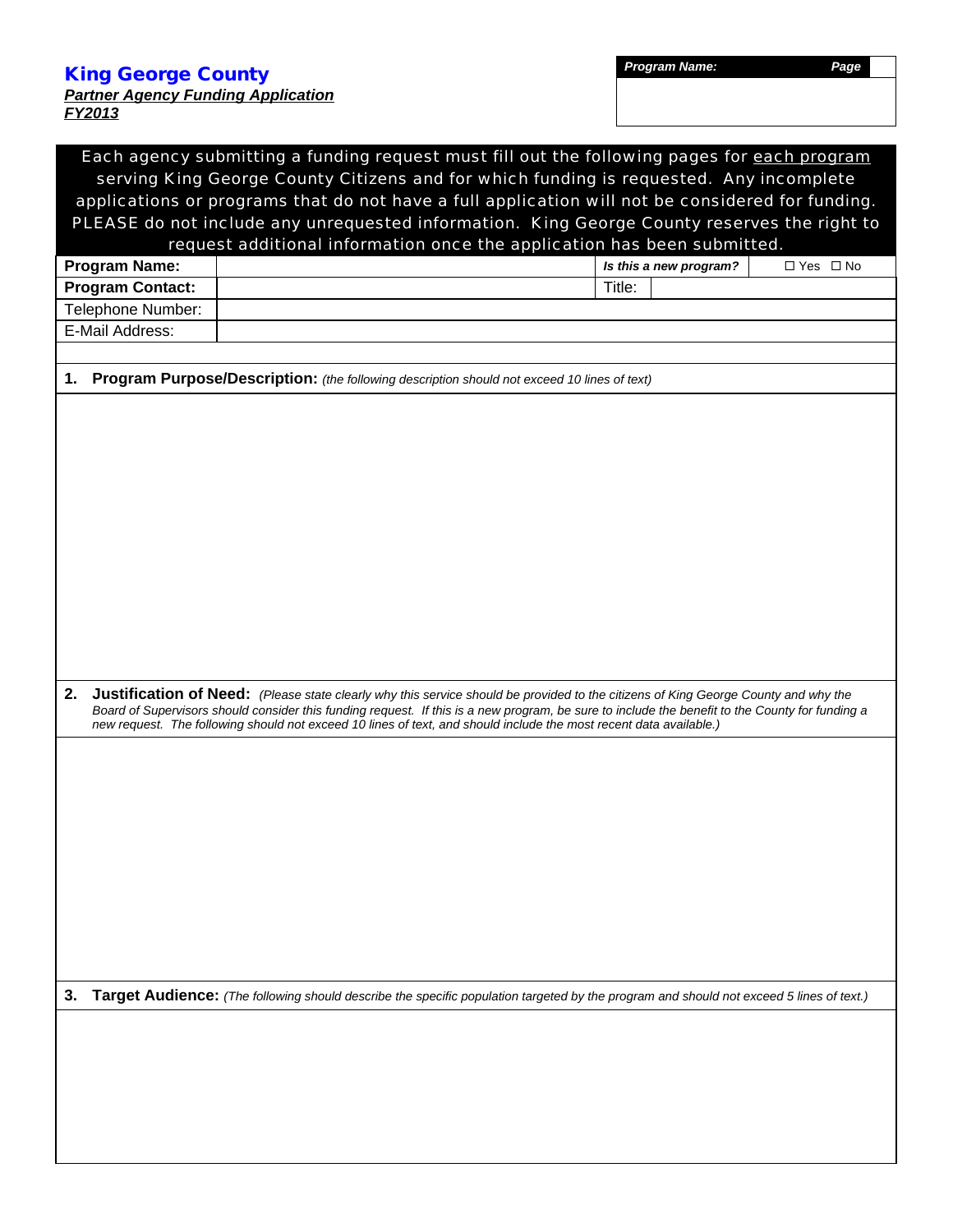### *Partner Agency Funding Application FY2013*

| <b>Program Name.</b> |  |  |
|----------------------|--|--|
|                      |  |  |
|                      |  |  |

| 4.    | schools, neighborhoods, etc.)                       |               | Service Area: (Please describe the program's intended geographic service area. This may include entire regions, localities, or specific                                                                        |                  |
|-------|-----------------------------------------------------|---------------|----------------------------------------------------------------------------------------------------------------------------------------------------------------------------------------------------------------|------------------|
|       |                                                     |               |                                                                                                                                                                                                                |                  |
|       |                                                     |               |                                                                                                                                                                                                                |                  |
|       |                                                     |               |                                                                                                                                                                                                                |                  |
|       |                                                     |               |                                                                                                                                                                                                                |                  |
|       |                                                     |               | 5. Service Delivery: (Please state the geographic location of the service, the duration and frequency offered to the clients.)                                                                                 |                  |
|       |                                                     |               |                                                                                                                                                                                                                |                  |
|       |                                                     |               |                                                                                                                                                                                                                |                  |
|       |                                                     |               |                                                                                                                                                                                                                |                  |
|       |                                                     |               |                                                                                                                                                                                                                |                  |
|       |                                                     |               |                                                                                                                                                                                                                |                  |
| 6.    |                                                     |               | Client Fees: (Please describe the fees clients must pay for the services provided in this program, and how those fees are determined.)                                                                         |                  |
|       |                                                     |               |                                                                                                                                                                                                                |                  |
|       |                                                     |               |                                                                                                                                                                                                                |                  |
|       |                                                     |               |                                                                                                                                                                                                                |                  |
| 7.    | specifically allocated/requested for this program.) |               | Budget Information: (Please complete the following chart with the financial information for this program. In each area include the dollars                                                                     |                  |
|       |                                                     | FY2011 Actual | FY2012 Budgeted                                                                                                                                                                                                | FY2013 Projected |
|       | Fredericksburg                                      |               |                                                                                                                                                                                                                |                  |
|       | <b>Caroline</b>                                     |               |                                                                                                                                                                                                                |                  |
|       | <b>King George</b>                                  |               |                                                                                                                                                                                                                |                  |
|       | Spotsylvania                                        |               |                                                                                                                                                                                                                |                  |
|       | <b>Stafford</b>                                     |               |                                                                                                                                                                                                                |                  |
|       | <b>United Way</b>                                   |               |                                                                                                                                                                                                                |                  |
|       | <b>Grants</b>                                       |               |                                                                                                                                                                                                                |                  |
|       | <b>Client Fees</b>                                  |               |                                                                                                                                                                                                                |                  |
|       | <b>Fundraising</b>                                  |               |                                                                                                                                                                                                                |                  |
| Other |                                                     |               |                                                                                                                                                                                                                |                  |
|       | <b>Total Program</b><br><b>Budget</b>               |               |                                                                                                                                                                                                                |                  |
|       |                                                     |               |                                                                                                                                                                                                                |                  |
|       |                                                     |               |                                                                                                                                                                                                                |                  |
|       |                                                     |               | Please indicate, in detail, reasons for increases or decreases in the amounts requested for FY2013. Include                                                                                                    |                  |
|       |                                                     |               | whether these changes come from increases in personnel, benefits, or operating expenses. If an increase is<br>being requested, please describe the impact not receiving an increase would have on the program. |                  |
|       |                                                     |               |                                                                                                                                                                                                                |                  |
|       |                                                     |               |                                                                                                                                                                                                                |                  |
|       |                                                     |               |                                                                                                                                                                                                                |                  |
|       |                                                     |               |                                                                                                                                                                                                                |                  |
|       |                                                     |               |                                                                                                                                                                                                                |                  |
|       |                                                     |               |                                                                                                                                                                                                                |                  |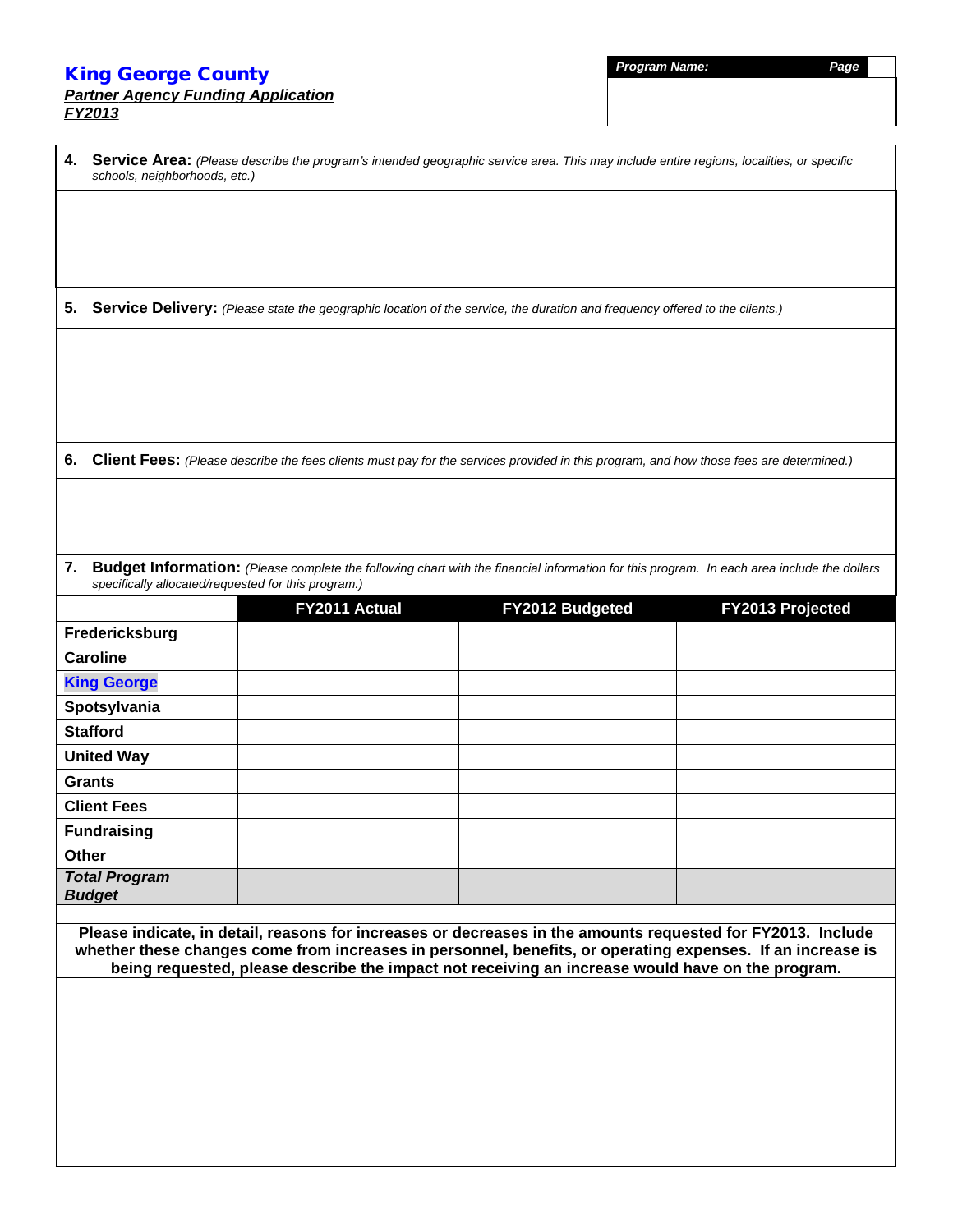### *Partner Agency Funding Application FY2013*

*Program Name: Page*

|        | 8. Goals, Objectives, & Evaluation: (Please provide the following information regarding the goals and objectives for your program.<br>Space has been provided for two goals, with two objectives per goal. If your agency is fund<br>Logic Model for this program as a supplemental attachment. Individual descriptions should not exceed 5 lines of text.) |
|--------|-------------------------------------------------------------------------------------------------------------------------------------------------------------------------------------------------------------------------------------------------------------------------------------------------------------------------------------------------------------|
|        | <b>Program Goal 1:</b>                                                                                                                                                                                                                                                                                                                                      |
|        |                                                                                                                                                                                                                                                                                                                                                             |
|        |                                                                                                                                                                                                                                                                                                                                                             |
|        |                                                                                                                                                                                                                                                                                                                                                             |
|        |                                                                                                                                                                                                                                                                                                                                                             |
|        |                                                                                                                                                                                                                                                                                                                                                             |
|        |                                                                                                                                                                                                                                                                                                                                                             |
|        | <b>Objectives:</b>                                                                                                                                                                                                                                                                                                                                          |
|        |                                                                                                                                                                                                                                                                                                                                                             |
| 1a.    |                                                                                                                                                                                                                                                                                                                                                             |
|        |                                                                                                                                                                                                                                                                                                                                                             |
|        |                                                                                                                                                                                                                                                                                                                                                             |
|        |                                                                                                                                                                                                                                                                                                                                                             |
| $1b$ . |                                                                                                                                                                                                                                                                                                                                                             |
|        |                                                                                                                                                                                                                                                                                                                                                             |
|        |                                                                                                                                                                                                                                                                                                                                                             |
|        | Program Goal 2:                                                                                                                                                                                                                                                                                                                                             |
|        |                                                                                                                                                                                                                                                                                                                                                             |
|        |                                                                                                                                                                                                                                                                                                                                                             |
|        |                                                                                                                                                                                                                                                                                                                                                             |
|        |                                                                                                                                                                                                                                                                                                                                                             |
|        |                                                                                                                                                                                                                                                                                                                                                             |
|        |                                                                                                                                                                                                                                                                                                                                                             |
|        | Objectives:                                                                                                                                                                                                                                                                                                                                                 |
|        |                                                                                                                                                                                                                                                                                                                                                             |
|        |                                                                                                                                                                                                                                                                                                                                                             |
| 2a.    |                                                                                                                                                                                                                                                                                                                                                             |
|        |                                                                                                                                                                                                                                                                                                                                                             |
|        |                                                                                                                                                                                                                                                                                                                                                             |
|        |                                                                                                                                                                                                                                                                                                                                                             |
| $2b$ . |                                                                                                                                                                                                                                                                                                                                                             |
|        |                                                                                                                                                                                                                                                                                                                                                             |
|        |                                                                                                                                                                                                                                                                                                                                                             |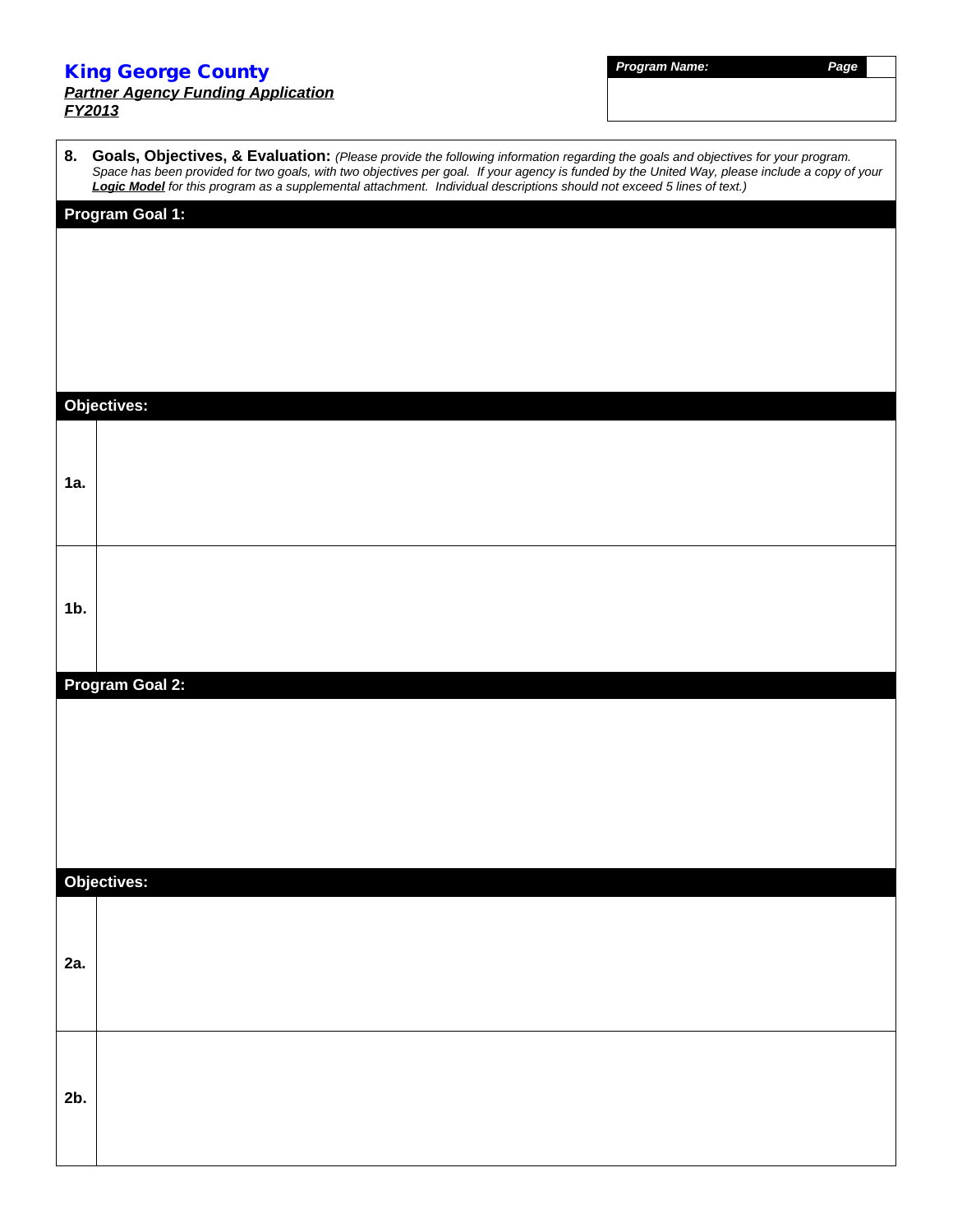*Partner Agency Funding Application FY2013*

| <b>Program Name</b> |  |
|---------------------|--|
|---------------------|--|

*Program Name: Page*

| Evaluation Method: (Please describe the method used to measure the above goals/objectives. Please do not exceed 10 lines of text.)        |  |
|-------------------------------------------------------------------------------------------------------------------------------------------|--|
|                                                                                                                                           |  |
|                                                                                                                                           |  |
|                                                                                                                                           |  |
|                                                                                                                                           |  |
|                                                                                                                                           |  |
|                                                                                                                                           |  |
|                                                                                                                                           |  |
|                                                                                                                                           |  |
|                                                                                                                                           |  |
|                                                                                                                                           |  |
| 9.<br>Outcome Data: (Please give the most recent outcome data for the objectives above. Indicate below what time period the data covers.) |  |
| <b>Data Collection Period:</b>                                                                                                            |  |
| Objective 1a.                                                                                                                             |  |
|                                                                                                                                           |  |
|                                                                                                                                           |  |
|                                                                                                                                           |  |
|                                                                                                                                           |  |
| Objective 1b.                                                                                                                             |  |
|                                                                                                                                           |  |
|                                                                                                                                           |  |
|                                                                                                                                           |  |
|                                                                                                                                           |  |
| Objective 2a.                                                                                                                             |  |
|                                                                                                                                           |  |
|                                                                                                                                           |  |
|                                                                                                                                           |  |
|                                                                                                                                           |  |
| Objective 2b.                                                                                                                             |  |
|                                                                                                                                           |  |
|                                                                                                                                           |  |
|                                                                                                                                           |  |
|                                                                                                                                           |  |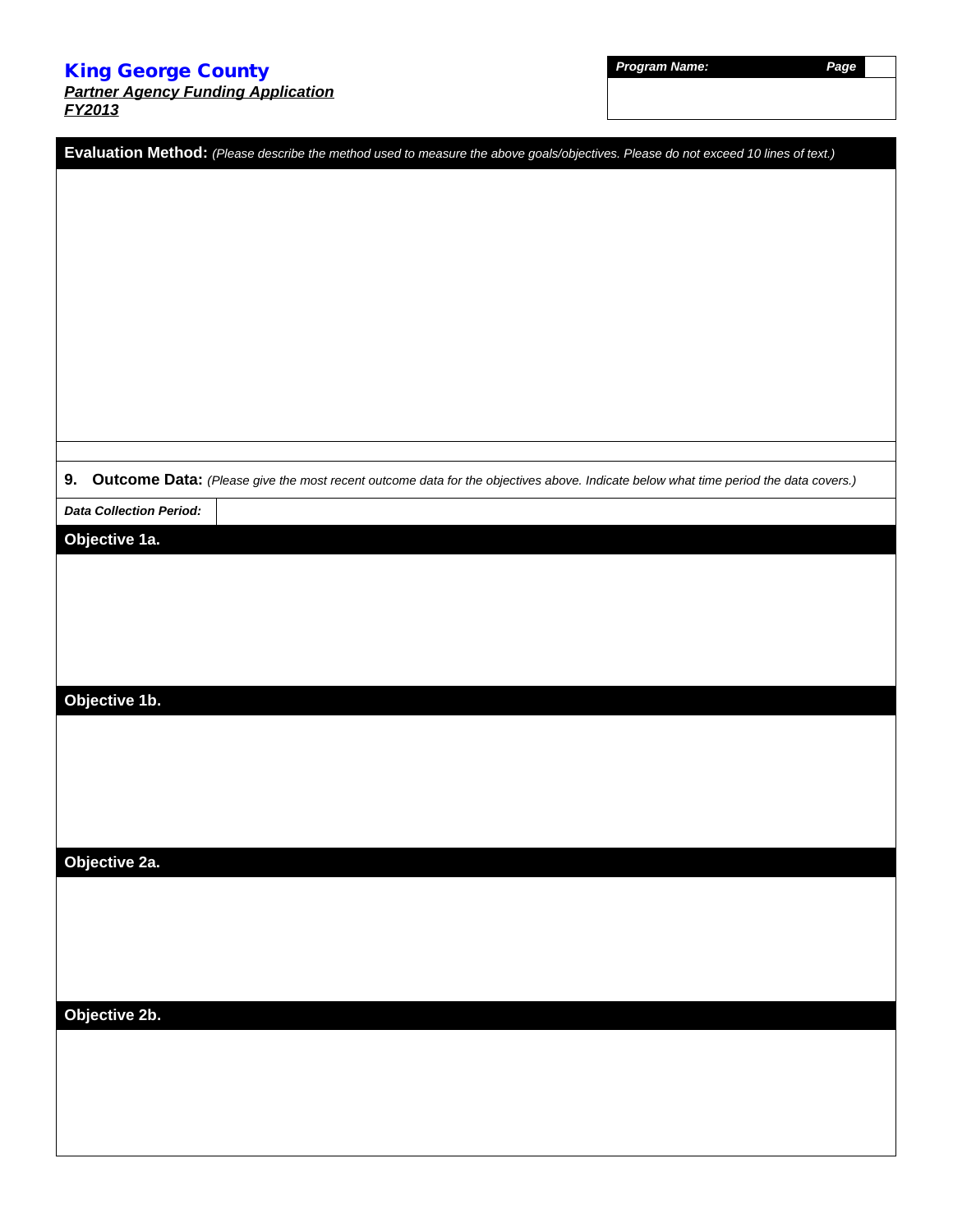### *Partner Agency Funding Application FY2013*

*Program Name: Page*

**10. Program Goal Updates:** *(Please provide a brief description of the current status of your program goal(s), given your outcome data. For example, if reported data was well below the stated outcome measure, please indicate why you feel that is the case. Also, include how your outcome data will influence or modify the program for the upcoming fiscal year. These descriptions should not exceed 20 lines of text.)*

### **Program Goal 1:**

### **Program Goal 2:**